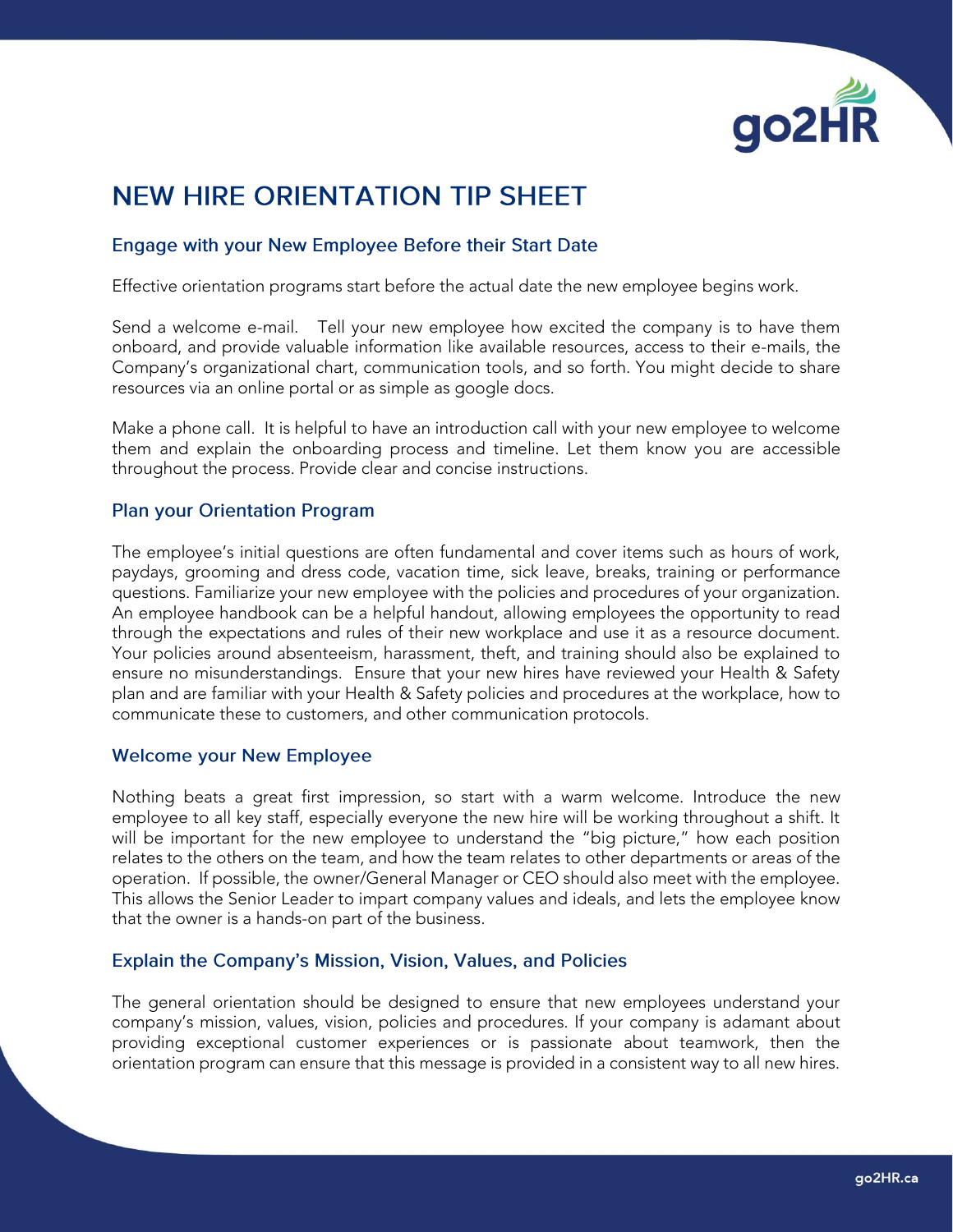

# **Share Your Company's History**

Let your company shine. Brag about how the company started and how it's growing. Talk about your culture of teamwork and why you enjoy your own job. Showing pride in your company helps employees know they are part of something bigger. It also instills pride, making their adjustment more seamless.

# **Provide the Basics of the Workplace**

Never underestimate the simplest things. Point out the location of the washroom and lunchroom. A quick tour of the facilities, including where the new employee can store personal belongings and take breaks, is appreciated. Mention security and safety issues, such as how to lock up or call for help. Review your policy on Internet and telephone usage on company time. This attention to detail speaks to the care you have for new employees. Outline behaviour expectations and practices in your workplace, including acceptable treatment of tools, property, other employees and customers, as well as workplace safety and emergency procedures. It is often helpful to assign your new hire a "buddy" who can answer simple procedural questions later.

# **Complete All Paperwork**

Companies can also use the orientation program to have new hires sign up for the company's benefit programs and payroll. Employees want to know when, how and what they get paid. Review their salary, benefits, paydays, and, if appropriate, the probationary period and performance-appraisal time. Make sure applicable income tax and benefit forms are signed.

Some companies also provide basic training (such as WHIMIS and safety procedures) at this time. If a union represents the new employee, there is often a component of the program that has the union representative explain the requirements and benefits of union membership.

## **Set Job and Employee Expectations**

Review the job description, pointing out what's expected regarding hours, staff meetings, workload, training and job appraisal. Pay particular attention to sharing your customer service philosophy. Laying out this foundation provides a clear guideline of performance, and it sets the foundation for the employee's time with your company.

## **Begin the Training Program**

On the first day, provide preliminary training, whether it's how to run the cash register or how to handle phone calls. The first day of work is truly the first day of training. Explain that you'll offer ongoing training in the days ahead—whether it's mentoring one-on-one, job shadowing, or attending a training session.